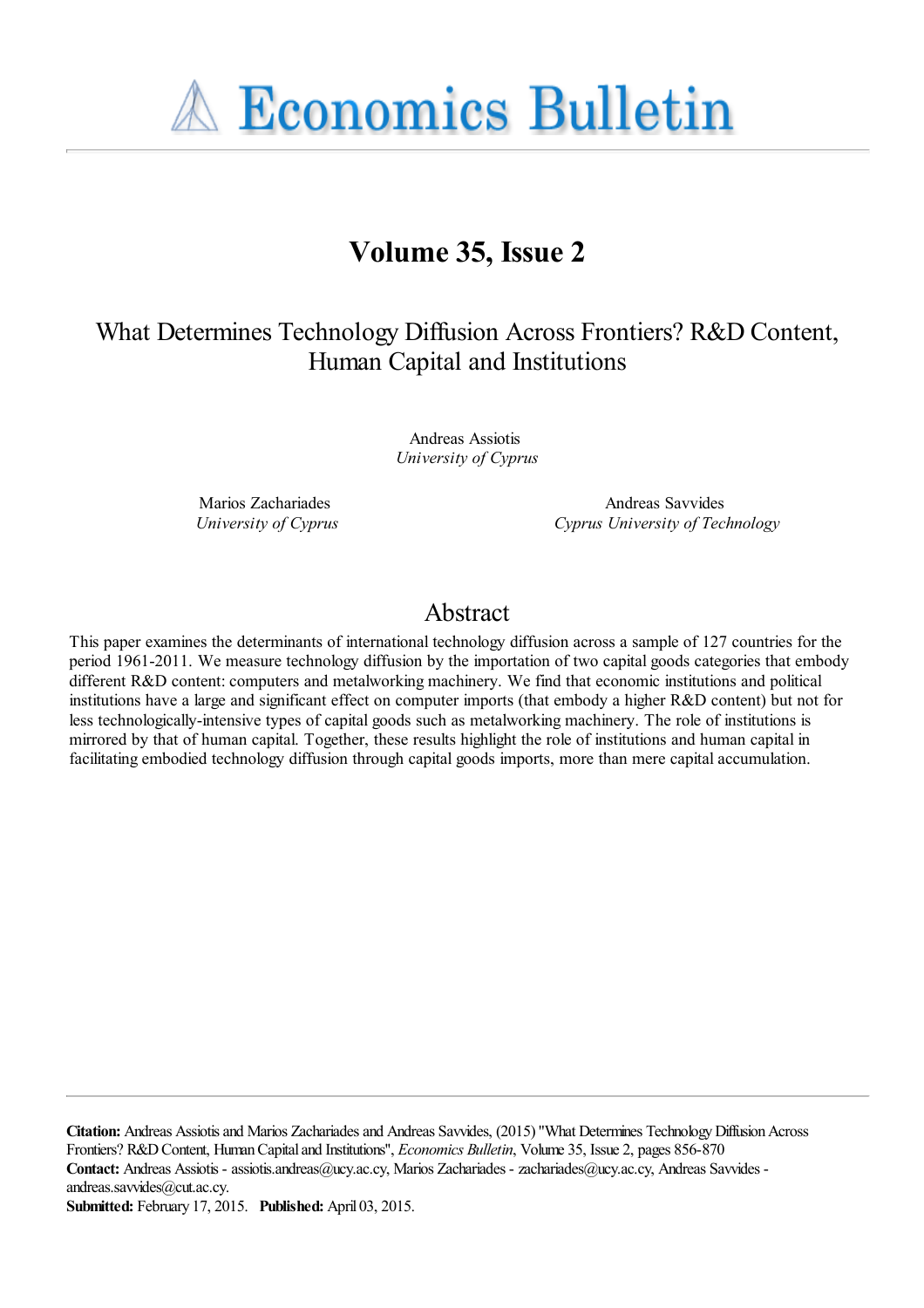

# **Volume 35, Issue 2**

## What Determines Technology Diffusion Across Frontiers? R&D Content, Human Capital and Institutions

Andreas Assiotis *University of Cyprus*

Marios Zachariadis *University of Cyprus*

Andreas Savvides *Cyprus University of Technology*

## Abstract

This paper examines the determinants of international technology diffusion across a sample of 127 countries for the period 1961-2011. We measure technology diffusion by the importation of two capital goods categories that embody different R&D content: computers and metalworking machinery. We find that economic institutions and political institutions have a large and significant effect on computer imports (that embody a higher R&D content) but not for less technologically-intensive types of capital goods such as metalworking machinery. The role of institutions is mirrored by that of human capital. Together, these results highlight the role of institutions and human capital in facilitating embodied technology diffusion through capital goods imports, more than mere capital accumulation.

**Citation:** Andreas Assiotis and Marios Zachariadis and Andreas Savvides, (2015) ''What Determines Technology Diffusion Across Frontiers? R&D Content, Human Capital and Institutions'', *Economics Bulletin*, Volume 35, Issue 2, pages 856-870 **Contact:** Andreas Assiotis - assiotis.andreas@ucy.ac.cy, Marios Zachariadis - zachariadis@ucy.ac.cy, Andreas Savvides andreas.savvides@cut.ac.cy. **Submitted:** February 17, 2015. **Published:** April 03, 2015.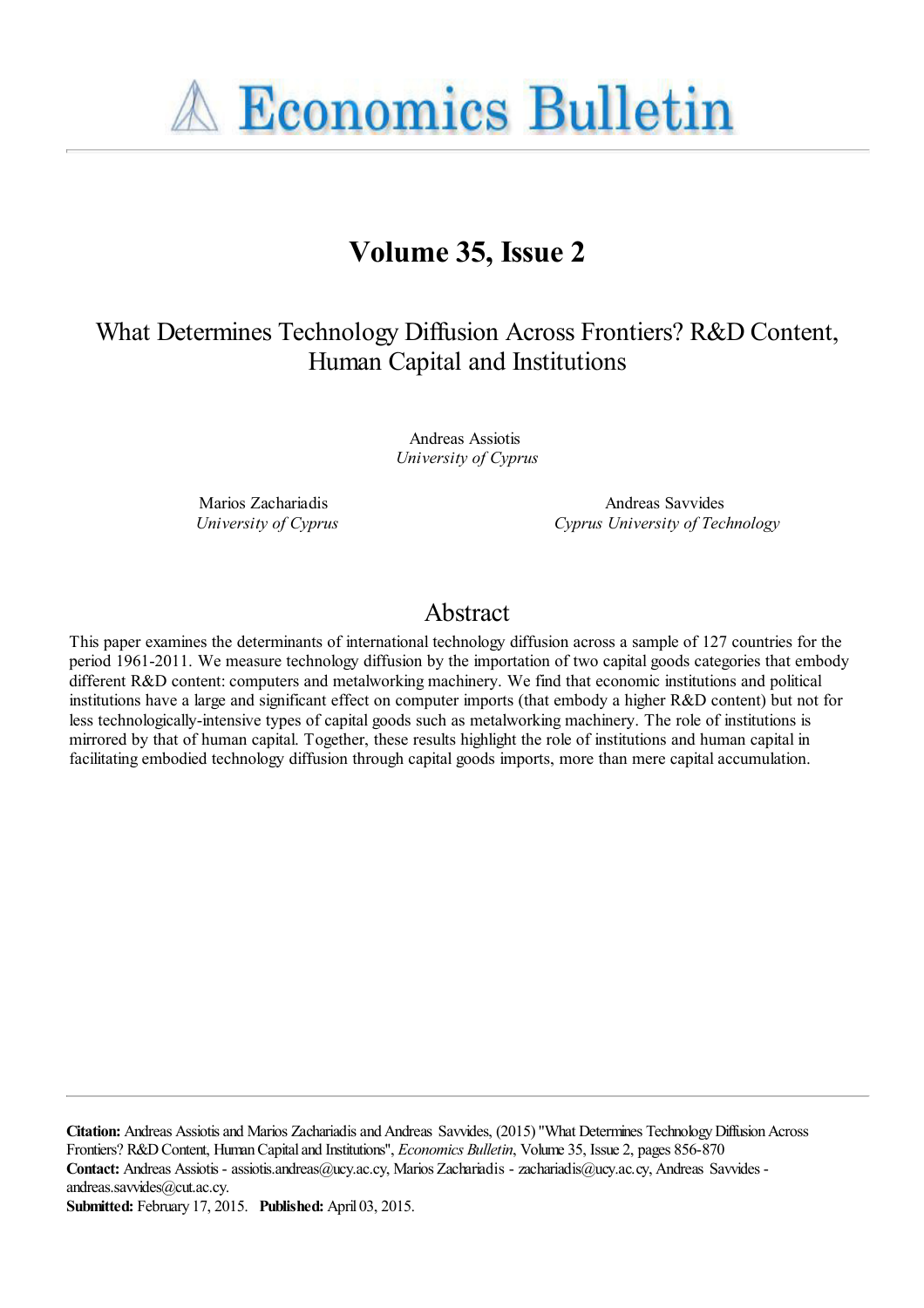## 1 Introduction

International technology diffusion has long been studied within both academic and policy-making circles. The literature addresses several questions. First, what forms does the diffusion of technology across international frontiers take? Second, to what extent does international technology diffusion contribute to the growth of output and total factor productivity (TFP) of the recipient economies? Third, what factors determine the diffusion of technology across countries?

The first two questions have been studied by, *inter alia*, Coe *et al.* (1997, 2009), Savvides and Zachariadis (2005), Papageorgiou *et al.* (2007). These papers concentrate on international technology diffusion in the form of both embodied (imports of capital goods) and disembodied (foreign stocks of R&D) technology. They demonstrate that both the embodied and disembodied channels contribute to increases in the level of TFP (Coe et al.), increases in TFP growth (Savvides and Zachariadis) and improvements in life expectancy (Papageorgiou et al.).

The third question on the determinants of technology diffusion, which is the subject of this paper, has received relatively little attention.<sup>1</sup> Caselli and Coleman (2001) and Caselli and Wilson (2004) investigate the embodied channel of technology diffusion through the import of capital goods. Caselli and Wilson distinguish between various types of capital goods imports and argue that, just like a distinction is made between different forms of labor (raw labor vs human capital or skilled vs unskilled), a distinction between different forms of physical capital must be made. For most countries, different types of capital goods imports are a suitable proxy for investment in different types of capital goods. Caselli and Wilson (2004) investigate the factors that determine the diffusion of different forms of capital goods while Caselli and Coleman (2001) the factors that determine the diffusion of computers across frontiers.

<sup>&</sup>lt;sup>1</sup>Comin and Mestieri (2013) provide a recent summary of this literature.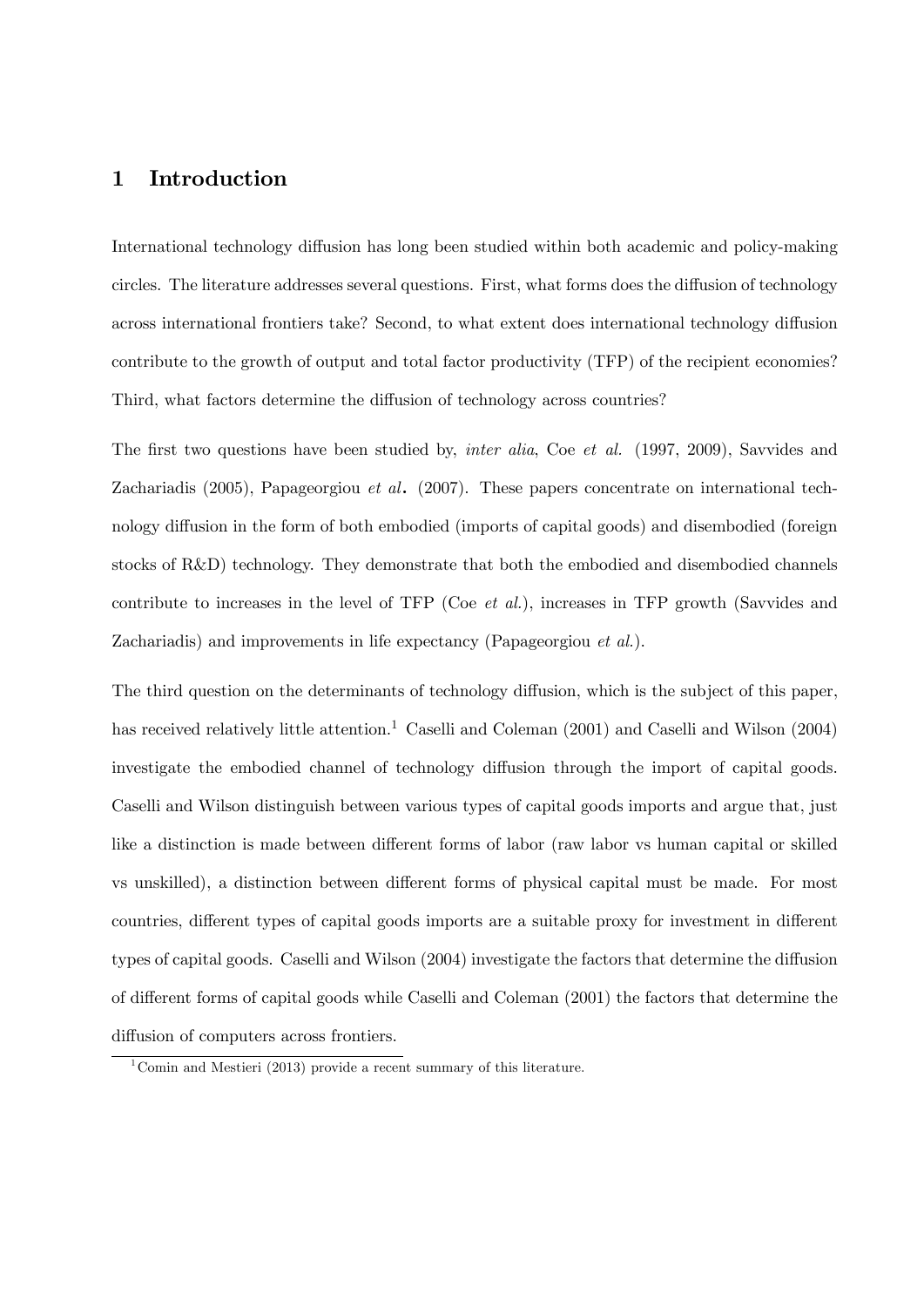The goal of our paper is to investigate the determinants of embodied international technology diffusion. The paper makes a number of contributions. First, we distinguish between different capital import categories but pay close attention to distinguishing between categories that encompass highand low-R&D content. Second, we look at a wide number of factors that determine cross-country technology diffusion. Third, we focus on the impact of economic and political institutions on technology diffusion across a wide sample of countries and time, and, therefore, allow sufficient cross-country and time-series variation in institutional quality. Our paper combines the focus of Coe et al. (2009) on international technology spillovers and institutions with the methodological innovation in Caselli and Coleman (2001) and Caselli and Wilson (2004) on cross-country technology diffusion via the embodied channel of capital imports. Our findings contribute to understanding the mechanism via which institutions matter for cross-country economic outcomes, and are consistent with the framework proposed by Acemoglu and Robinson (2000). Fourth, we employ data from as wide a sample of countries and across time (from 1961 to 2011 for 127 countries), and thus avoid the narrow choice of countries/time periods found in previous studies. Fifth, we employ various estimation techniques and demonstrate the robustness of our results. Previous studies have been limited by the appropriateness of estimation methods.

We find that, among the variables we consider, economic and political institutions have a large and statitstically significant impact on capital imports. Moreover, this impact is evident and robust for capital imports such as computers that embody a high technology content but not for less technologically-intensive types of capital goods, such as metalworking machinery. Together, these results highlight the role of institutions in facilitating embodied technology diffusion rather than mere capital accumulation. Human capital exhibits a similar pattern to institutions in terms of the magnitude and significance of its impact on capital imports. Human capital has a greater impact on capital imports with high technology content and no significant impact for capital imports with low technology content, consistent with its role for facilitating the diffusion of technology as suggested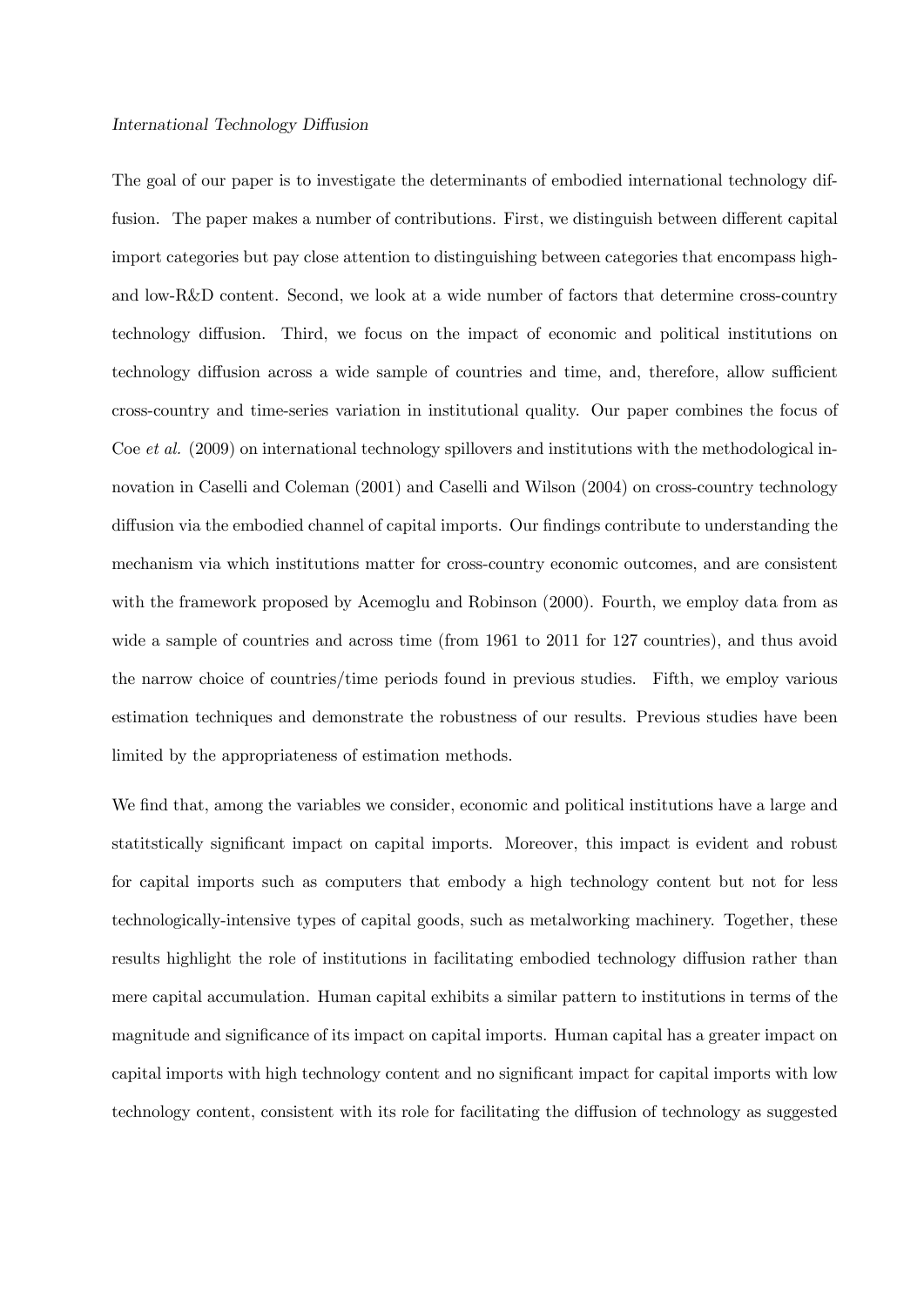by Nelson and Phelps (1966).<sup>2</sup> Our main findings are robust to accounting for fixed country effects, using lagged values of the explanatory variables and instruments to alleviate omitted variables and endogeneity issues.

### 2 Methodology and Data

The papers by Coe et al. (2009), Caselli and Coleman (2001), and Caselli and Wilson (2004) take a preliminary look at the relation between technology diffusion and institutions utilizing data for 24 countries during 1971-2004 in the first case, 1970-1990 for as many as 89 countries in the second case, and 1980-1997 for 40 countries in the third case. The definition and measure of institutions by these papers, however, differs significantly from the institutional quality measures typically used in the institutions-related literature. Caselli and Coleman(2001) and Caselli and Wilson (2004) omit fixed-country effects that may be important in capturing the idiosyncratic effects of omitted variables. Coe et al. (2009) account for fixed-country effects but consider a very limited sample of 24 OECD countries and a limited number (typically two or three) of control variables. In our paper, we use data from 1960 to 2010 for 127 countries and a number of institutional quality variables in a variety of specifications that include fixed country effects, time effects, time lags, and instrumental variables, along with a number of control variables, to alleviate omitted variables and endogeneity issues faced in the context of cross-country regressions.

Our study looks at the determinants of two different categories of capital goods imports. We distinguish between imports of computers and imports of metalworking machinery, two categories that embody widely differing R&D content: computers embody a large R&D content while metalworking machinery very little.<sup>3</sup> This distinction should provide insight into the role of different

 $2$ See Savvides and Stengos (2009) for a survey of the role of human capital in facilitating the diffusion of technology.

 $3$ Caselli and Wilson (2004) report that of nine industries considered, computers rank second in terms of R&D flow intensity while fabricated metal products ranks last.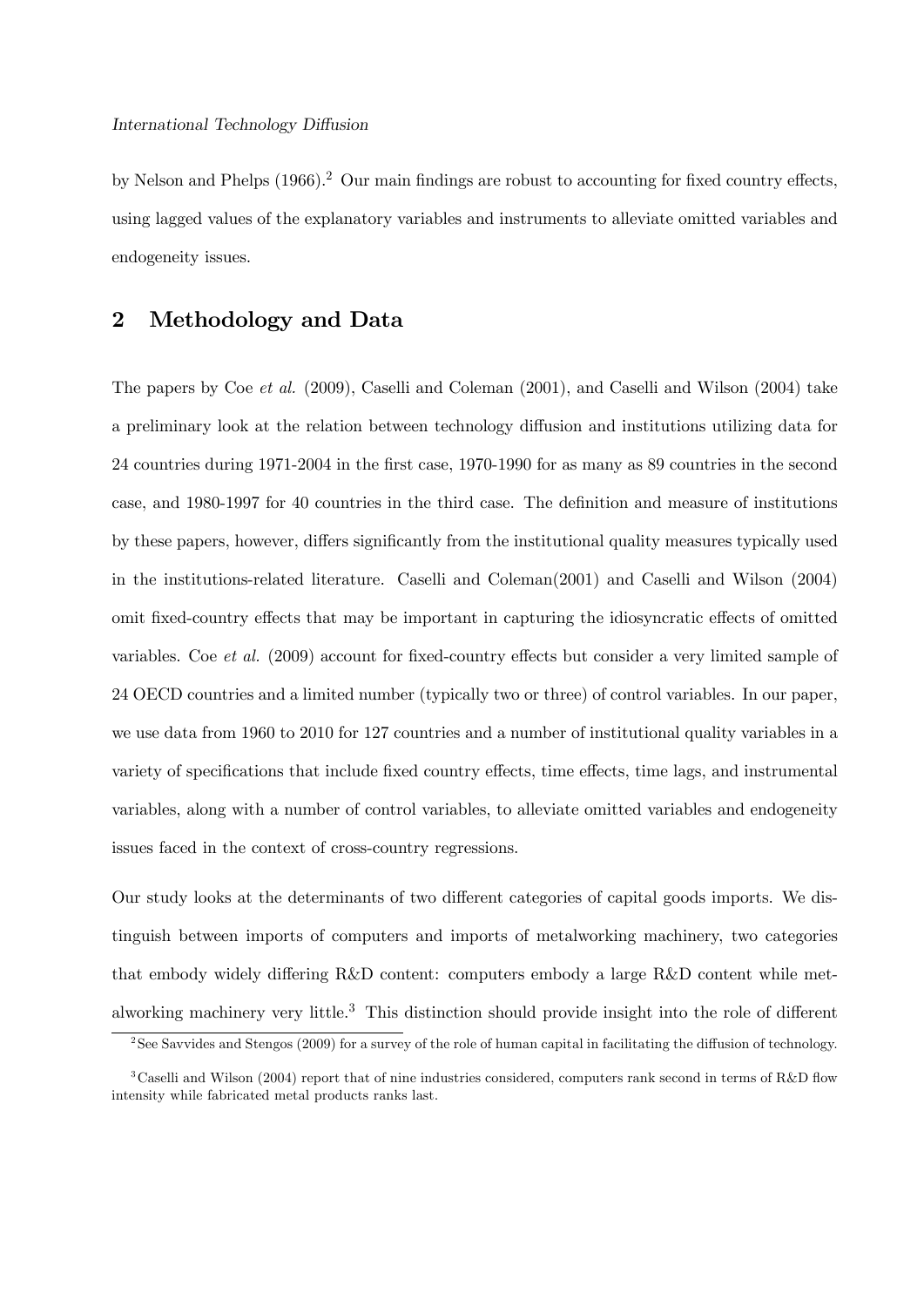determinants of the diffusion of goods that embody high and low R&D content, especially that of institutions and human capital.

Our econometric methodology uses panel estimation and includes in all specifications country fixed effects. All variables are measured as averages over 5 years for two reasons. First, to eliminate spikes that yearly data may produce and second to avoid (in a small number of cases) some yearly gaps that are present in the data. We examine the robustness of our results to possible endogeneity using lagged values of the explanatory variables and instruments for the effect of institutions.

The dependent variable is either imports of computers per worker or imports of metalworking machinery per worker. Data on imports come from the International Trade by Commodity Statistics database of the OECD. This database provides exports by OECD members according to SITC category. We measure the imports of each country as exports of the nine leading OECD capital-goods exporters to each country.<sup>4</sup> We consider a wide variety of explanatory variables: real income per worker, real investment per worker, manufacturing imports per worker, human capital as measured by the proportion of the workforce that has completed at least primary education, government expenditures share in GDP, share of agriculture in GDP, share of manufacturing in GDP, and aggregate imports per worker.<sup>5</sup> The time period ranges from 1961 to 2011 for a large panel of countries. While the majority of the variables are available for all the years, there are few missing variables for some years and countries.

This study pays special attention to the role of economic and political institutions. We denote institutions that influence the incentives for productive versus rent seeking activities as economic

 $^{4}$ Computer imports is SITC category 752 in the OECD database and metalworking machinery imports is category 73. The nine leading exporters of capital goods are Belgium, France, Germany, Italy, Japan, Netherlands, Sweden, Switzerland, U.K. and U.S.A.

 $5$ The sources of data for the explanatory variables are as follows: (1) real income per worker, real investment per worker, government expenditures share in GDP, and aggregate imports per worker are from the Penn World Tables; (2) manufacturing imports per worker are from the International Trade by Commodity Statistics of the OECD; (3) share of agriculture in GDP and share of manufacturing in GDP are from National Accounts Main Aggregates Database of the United Nations; and (4) proportion of the workforce that has completed at least primary education is from the Barro-Lee Educational Attainment dataset.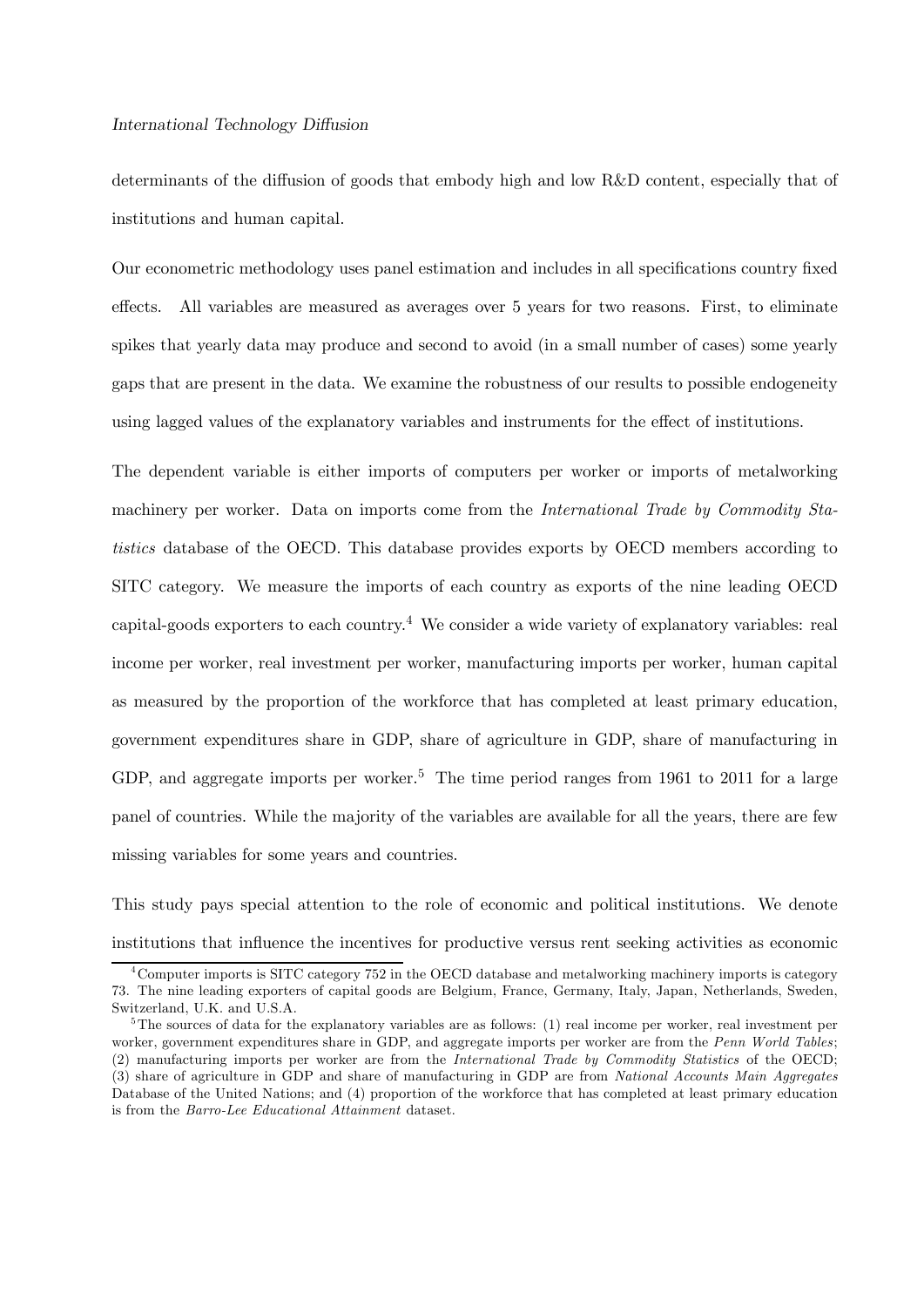institutions. Additionally, we consider political institutions defined as constraints on government actors, including government officials. Such political constraints partially overlap with other types of constraints, especially in cases where laws or constitutional provisions prohibit the government from seizing property without just compensation. But they also include other constraints on government that have little to do with property, at least directly. We measure the quality of economic institutions by the variables Checks and Balances and Executive Constraints from the Database of Political Institutions and the Polity IV project, respectively. The quality of political institutions is measured by the degree of democratic government. We consider two distinct measure of democratic government, the Polity indicator from the Polity IV project and Democracy from Freedom House. All the institutional variables have been normalized between 0 and 1 with higher number denoting stronger institutions.

Finally, we also consider the legal origin of countries compiled by La Porta *et al.* (1998) as instrument for the role of institutions. According to the La Porta et al (1999) theory, these legal traditions spread throughout the world through conquest, colonization, and imitation, so differences in legal origin can be treated as relatively exogenous. There are five possible legal origins: English Common Law, French Civil Law, German Civil Law, Scandinavian Civil Code, and Socialist/Communist law. The legal origin dummies are constructed so that LEG\_Xi = 1 if the legal system in country i is based upon X where X denotes British, French, German, Scandinavian or Socialist legal systems. We use all five dummies to instrument for the institutional variables. See La Porta et al. (1999) for more detailed descriptions as to how legal systems are classified and for their role in determining institutions.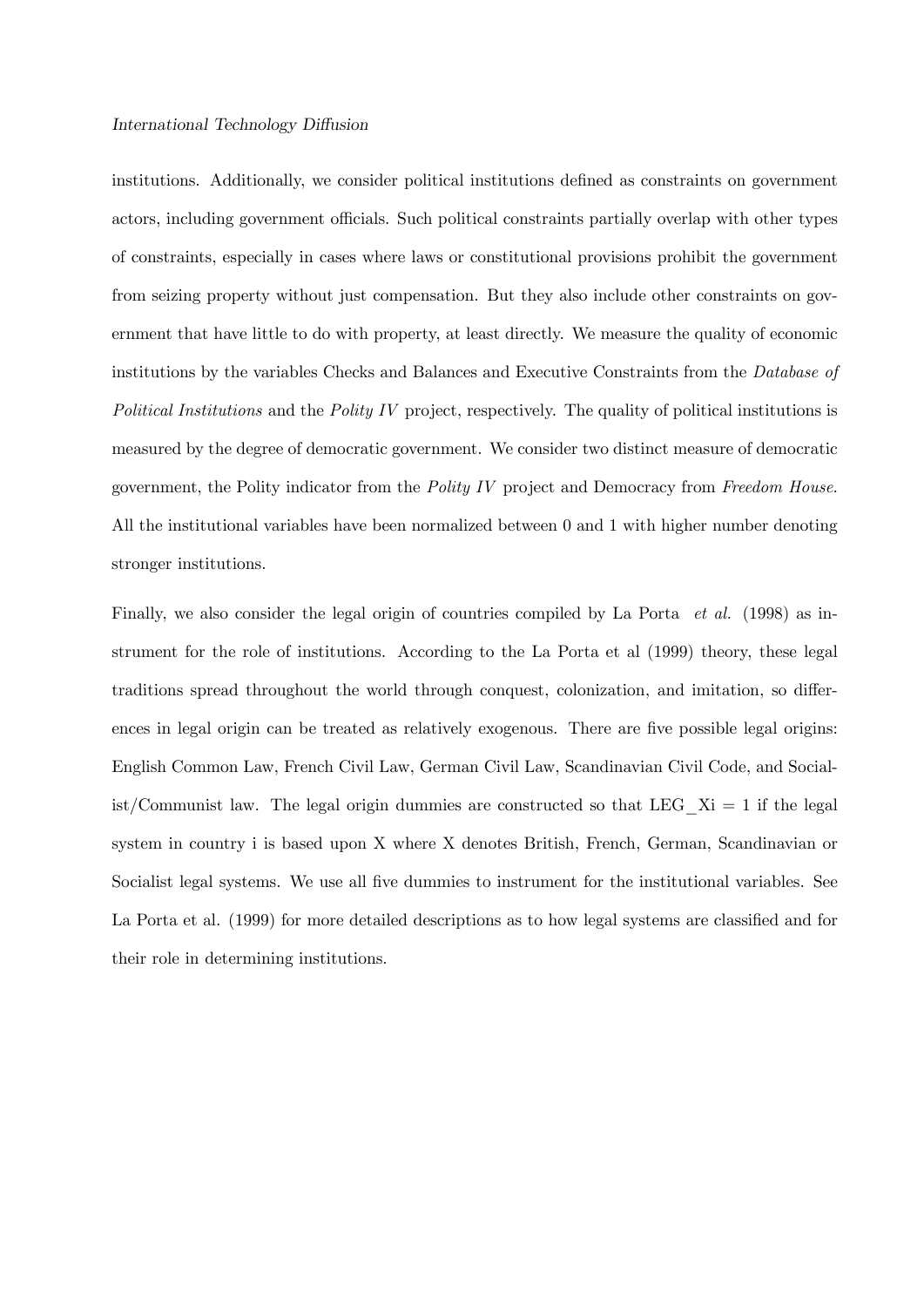|                        | (1)        | (2)        | (3)        | (4)        | (5)        | (6)        | (7)            | (8)        |
|------------------------|------------|------------|------------|------------|------------|------------|----------------|------------|
| Income per worker      | 0.063      | 0.012      | 0.009      | 0.048      | $-0.157$   | $-0.208$   | $-0.231$       | $-0.192$   |
|                        | (0.217)    | (0.221)    | (0.220)    | (0.222)    | (0.289)    | (0.290)    | (0.287)        | (0.286)    |
| Investment per worker  | $0.215*$   | $0.239**$  | $0.226*$   | $0.230*$   | $0.273**$  | $0.288**$  | $0.276**$      | $0.279**$  |
|                        | (0.117)    | (0.121)    | (0.121)    | (0.124)    | (0.114)    | (0.117)    | (0.115)        | (0.117)    |
| Manufacturing Imports  | $0.587***$ | $0.576***$ | $0.554***$ | $0.571***$ | $0.505***$ | $0.493***$ | $0.473***$     | $0.492***$ |
|                        | (0.124)    | (0.130)    | (0.130)    | (0.128)    | (0.098)    | (0.102)    | (0.096)        | (0.101)    |
| Human Capital          | $0.218**$  | $0.241**$  | $0.257**$  | $0.242**$  | $0.191*$   | $0.222**$  | $0.225**$      | $0.217*$   |
|                        | (0.103)    | (0.109)    | (0.105)    | (0.110)    | (0.109)    | (0.112)    | (0.110)        | (0.113)    |
| Checks and Balances    | $0.795***$ |            |            |            | $0.729***$ |            |                |            |
|                        | (0.178)    |            |            |            | (0.178)    |            |                |            |
| Executive Constraints  |            | $0.568**$  |            |            |            | $0.439**$  |                |            |
|                        |            | (0.234)    |            |            |            | (0.219)    |                |            |
| Democracy              |            |            | $0.968***$ |            |            |            | $0.820***$     |            |
|                        |            |            | (0.252)    |            |            |            | (0.269)        |            |
| Polity                 |            |            |            | $0.650**$  |            |            |                | $0.514*$   |
|                        |            |            |            | (0.268)    |            |            |                | (0.272)    |
| Share of Agriculture   |            |            |            |            | $-0.017**$ | $-0.017**$ | $-0.019**$     | $-0.018**$ |
|                        |            |            |            |            | (0.008)    | (0.007)    | (0.007)        | (0.007)    |
| Share of Manufacturing |            |            |            |            | 0.012      | 0.014      | 0.016          | 0.014      |
|                        |            |            |            |            | (0.012)    | (0.013)    | (0.012)        | (0.013)    |
| Imports per worker     |            |            |            |            | 0.124      | 0.128      | 0.121          | 0.131      |
|                        |            |            |            |            | (0.094)    | (0.100)    | (0.102)        | (0.101)    |
| Government Purchases   |            |            |            |            | $-0.014$   | $-0.015$   | $-0.015$       | $-0.015$   |
|                        |            |            |            |            | (0.011)    | (0.011)    | (0.011)        | (0.011)    |
| Constant               | 2.016      | 2.888      | 3.070      | 2.579      | $3.362\,$  | $4.384*$   | $4.606^{\ast}$ | $4.179*$   |
|                        | (1.954)    | (2.002)    | (1.965)    | (2.063)    | (2.554)    | (2.511)    | (2.456)        | (2.486)    |
| Observations           | 927        | 927        | 927        | 927        | 775        | 775        | 775            | 775        |
| Number of Countries    | 127        | 127        | 127        | 127        | 121        | 121        | 121            | 121        |
| $R^2$                  | 0.772      | 0.766      | 0.771      | 0.767      | 0.789      | 0.781      | 0.786          | 0.782      |

Table 1: Explaining computer imports across countries with 5 year averages over the period 1961- 2011: Fixed effects model

Notes: \*\*\* p<0.01, \*\* p<0.05, \* p<0.1 Heteroskedasticity-consistent finite sample standard errors in parentheses. We estimate a Fixed effects model of 5-year averages of computer impots per worker over 1960-2010 on 5-year averages of the log of real income per worker, the log of real Investment per worker, the log of manufacturing imports per worker from the OECD, primary education, goverment spending share in GDP, the share of agriculture in GDP, the share of manufacturing in GDP, and the log of total imports per worker. pw stands for per worker.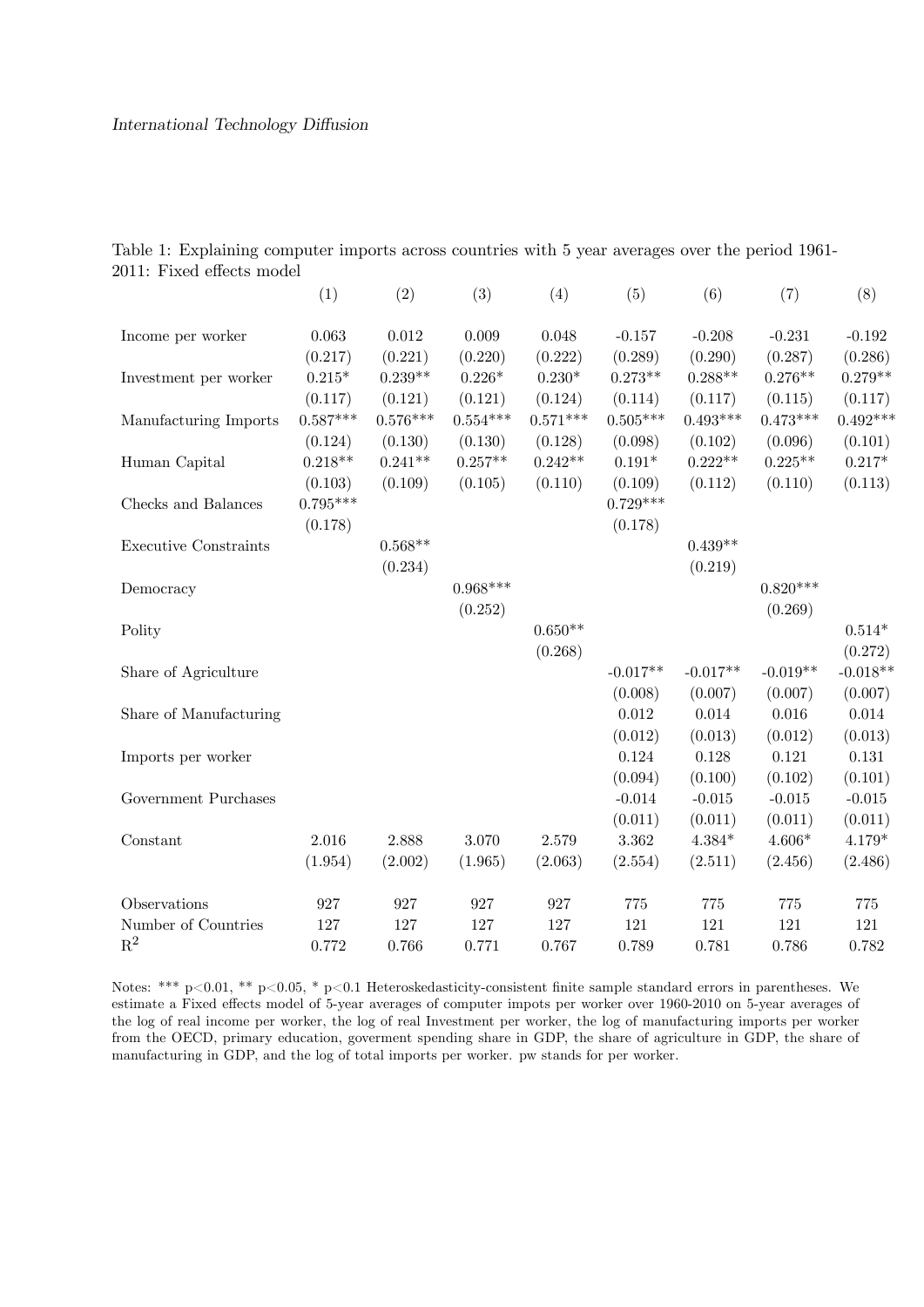|                              | (1)        | (2)        | (3)        | (4)        | (5)        | (6)        | (7)        | (8)        |
|------------------------------|------------|------------|------------|------------|------------|------------|------------|------------|
| Income per worker            | 0.050      | 0.069      | 0.012      | 0.040      | $-0.165$   | $-0.156$   | $-0.229$   | $-0.193$   |
|                              | (0.218)    | (0.218)    | (0.221)    | (0.218)    | (0.292)    | (0.288)    | (0.296)    | (0.284)    |
| Investment per worker        | $0.215*$   | $0.216*$   | $0.227*$   | $0.232*$   | $0.265**$  | $0.273**$  | $0.276**$  | $0.280**$  |
|                              | (0.121)    | (0.120)    | (0.122)    | (0.123)    | (0.115)    | (0.113)    | (0.115)    | (0.116)    |
| Manufacturing Imports        | $0.569***$ | $0.583***$ | $0.555***$ | $0.572***$ | $0.494***$ | $0.505***$ | $0.474***$ | $0.492***$ |
|                              | (0.129)    | (0.125)    | (0.131)    | (0.128)    | (0.096)    | (0.098)    | (0.093)    | (0.101)    |
| Human Capital                | $0.230**$  | $0.219**$  | $0.254**$  | $0.241**$  | $0.197*$   | $0.191*$   | $0.225**$  | $0.218*$   |
|                              | (0.103)    | (0.104)    | (0.108)    | (0.110)    | (0.109)    | (0.110)    | (0.112)    | (0.113)    |
| Checks and Balances          | $0.520**$  | $0.699***$ |            |            | $0.537***$ | $0.721***$ |            |            |
|                              | (0.233)    | (0.251)    |            |            | (0.192)    | (0.185)    |            |            |
| <b>Executive Constraints</b> |            |            | 0.101      | 0.173      |            |            | 0.016      | 0.114      |
|                              |            |            | (0.351)    | (0.498)    |            |            | (0.314)    | (0.483)    |
| Democracy                    | $0.563*$   |            | $0.877**$  |            | 0.420      |            | $0.806**$  |            |
|                              | (0.324)    |            | (0.385)    |            | (0.301)    |            | (0.381)    |            |
| Polity                       |            | 0.153      |            | 0.477      |            | 0.014      |            | $0.399\,$  |
|                              |            | (0.364)    |            | (0.566)    |            | (0.315)    |            | (0.599)    |
| Share of Agriculture         |            |            |            |            | $-0.018**$ | $-0.017**$ | $-0.019**$ | $-0.018**$ |
|                              |            |            |            |            | (0.008)    | (0.008)    | (0.007)    | (0.007)    |
| Share of Manufacturing       |            |            |            |            | 0.014      | 0.012      | 0.016      | $0.014\,$  |
|                              |            |            |            |            | (0.012)    | (0.013)    | (0.012)    | (0.013)    |
| Imports per worker           |            |            |            |            | 0.122      | 0.124      | 0.121      | 0.130      |
|                              |            |            |            |            | (0.098)    | (0.094)    | (0.102)    | (0.101)    |
| Government Purchases         |            |            |            |            | $-0.015$   | $-0.014$   | $-0.015$   | $-0.015$   |
|                              |            |            |            |            | (0.011)    | (0.011)    | (0.011)    | (0.011)    |
| Constant                     | 2.253      | 1.965      | 2.992      | 2.634      | 3.508      | 3.353      | $4.583*$   | $4.190*$   |
|                              | (1.952)    | (1.988)    | (2.022)    | (2.050)    | (2.570)    | (2.577)    | (2.619)    | (2.473)    |
| Observations                 | 927        | 927        | 927        | 927        | 775        | 775        | 775        | 775        |
| Number of Countries          | 127        | 127        | 127        | 127        | 121        | 121        | 121        | 121        |
| $R^2$                        | 0.774      | 0.772      | 0.771      | 0.767      | 0.790      | 0.789      | 0.786      | 0.781      |

Table 2: Explaining computer imports across countries with 5 year averages over the period 1961- 2011: Fixed effects model with economic and political institutions.

Notes: \*\*\*  $p<0.01$ , \*\*  $p<0.05$ , \*  $p<0.1$  Heteroskedasticity-consistent finite sample standard errors in parentheses. We estimate a Fixed effects model of 5-year averages of computer impots per worker over 1960-2010 on the first lag of 5-year averages of the log of real income per worker, the log of real Investment per worker, the log of manufacturing imports per worker from the OECD, primary education, goverment spending share in GDP, the share of agriculture in GDP, the share of manufacturing in GDP, and the log of total imports per worker. pw stands for per worker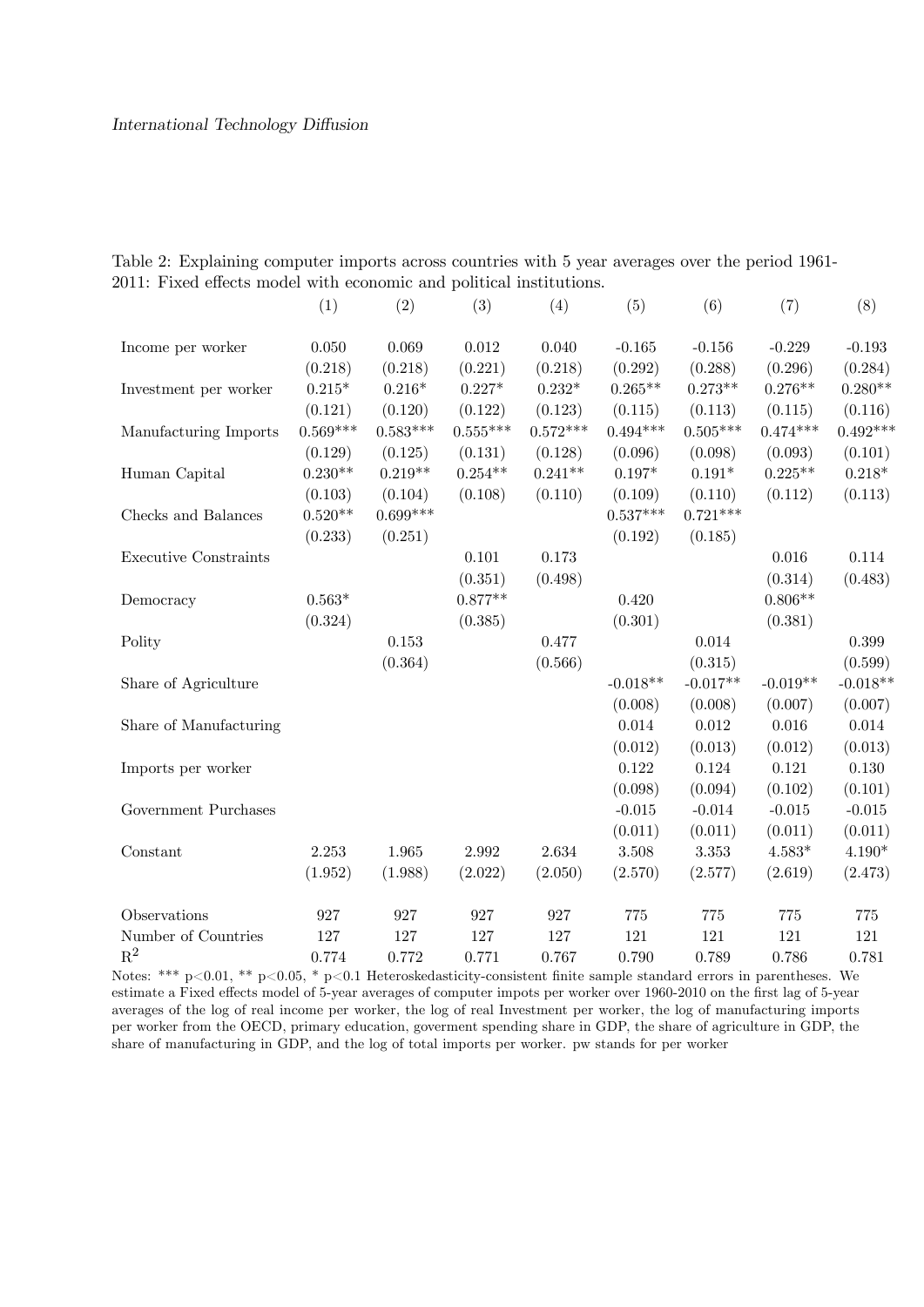|                              | (1)         | (2)         | (3)         | (4)         | (5)         | (6)         | (7)         | (8)         |
|------------------------------|-------------|-------------|-------------|-------------|-------------|-------------|-------------|-------------|
| Income per worker            | 0.309       | $0.313\,$   | 0.309       | 0.297       | $0.511**$   | $0.510**$   | $0.509**$   | $0.499**$   |
|                              | (0.231)     | (0.232)     | (0.230)     | (0.232)     | (0.230)     | (0.230)     | (0.229)     | (0.231)     |
| Investment per worker        | $0.208*$    | $0.207*$    | $0.209*$    | $0.210*$    | 0.157       | 0.157       | 0.157       | $\,0.162\,$ |
|                              | (0.123)     | (0.124)     | (0.124)     | (0.123)     | (0.107)     | (0.108)     | (0.108)     | (0.108)     |
| Manufacturing Imports        | $0.708***$  | $0.708***$  | $0.713***$  | $0.711***$  | $0.694***$  | $0.694***$  | $0.693***$  | $0.693***$  |
|                              | (0.052)     | (0.052)     | (0.051)     | (0.052)     | (0.062)     | (0.061)     | (0.061)     | (0.062)     |
| Human Capital                | $-0.079$    | $-0.081$    | $-0.080$    | $-0.076$    | $-0.102$    | $-0.101$    | $-0.101$    | $-0.099$    |
|                              | (0.069)     | (0.069)     | (0.068)     | (0.068)     | (0.063)     | (0.064)     | (0.064)     | (0.063)     |
| Checks and Balances          | $-0.048$    |             |             |             | 0.021       |             |             |             |
|                              | (0.124)     |             |             |             | (0.150)     |             |             |             |
| <b>Executive Constraints</b> |             | $-0.021$    |             |             |             | 0.013       |             |             |
|                              |             | (0.113)     |             |             |             | (0.133)     |             |             |
| Democracy                    |             |             | $-0.156$    |             |             |             | 0.016       |             |
|                              |             |             | (0.188)     |             |             |             | (0.223)     |             |
| Polity                       |             |             |             | $-0.151$    |             |             |             | $-0.049$    |
|                              |             |             |             | (0.138)     |             |             |             | (0.170)     |
| Share of Agriculture         |             |             |             |             | $0.012**$   | $0.012**$   | $0.012**$   | $0.012**$   |
|                              |             |             |             |             | (0.006)     | (0.006)     | (0.006)     | (0.006)     |
| Manufacturing Share          |             |             |             |             | $0.020**$   | $0.020**$   | $0.020**$   | $0.020**$   |
|                              |             |             |             |             | (0.010)     | (0.010)     | (0.010)     | (0.010)     |
| Imports per worker           |             |             |             |             | 0.067       | 0.067       | 0.067       | 0.066       |
|                              |             |             |             |             | (0.059)     | (0.059)     | (0.059)     | (0.059)     |
| Government Purchases         |             |             |             |             | 0.002       | 0.002       | $0.002\,$   | $0.002\,$   |
|                              |             |             |             |             | (0.005)     | (0.005)     | (0.005)     | (0.005)     |
| Constant                     | $-6.868***$ | $-6.939***$ | $-6.870***$ | $-6.715***$ | $-9.817***$ | $-9.788***$ | $-9.773***$ | $-9.642***$ |
|                              | (1.758)     | (1.775)     | (1.756)     | (1.778)     | (1.964)     | (1.933)     | (1.910)     | (1.941)     |
| Observations                 | 923         | 923         | 923         | 923         | 770         | 770         | 770         | 770         |
| Number of Countries          | 126         | 126         | 126         | 126         | 120         | 120         | 120         | 120         |
| $R^2$                        | 0.534       | 0.534       | 0.535       | 0.535       | 0.524       | 0.523       | 0.523       | 0.524       |

Table 3: Explaining metalworking machinery imports across countries over the period 1961-2011: Fixed effects model.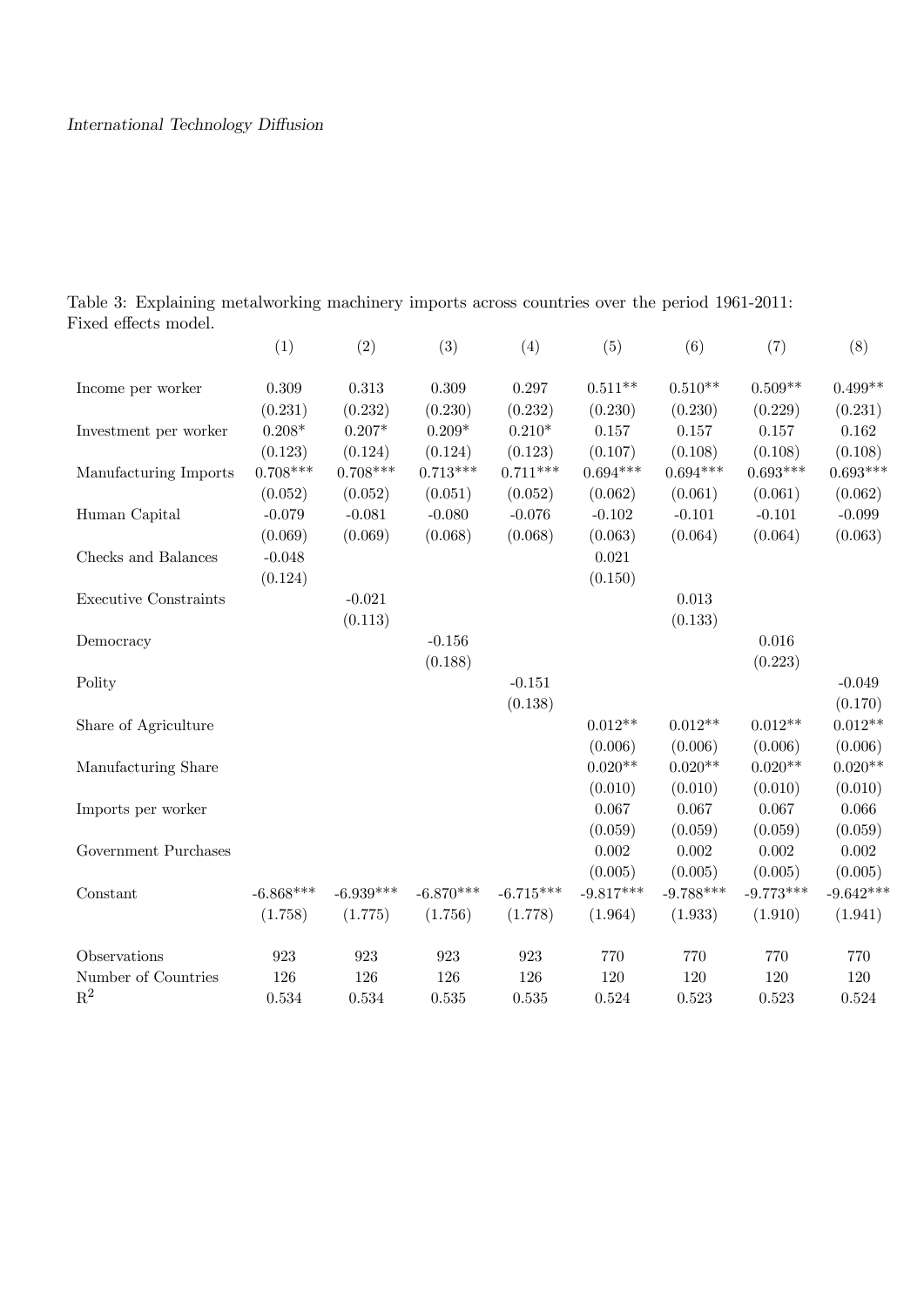### 3 Estimation and empirical results

Table 1 considers the determinants of imports of computers. The basic specifications in columns (1) to (4) each includes one of four indicators of economic or political institutional development separately along with a number of variables identified by previous work as significant determinants of embodied technological diffusion. The specifications in columns (5) to (8) include additional control variables (such as the share of agriculture and manufacturing in GDP, government purchases as a share in GDP, and aggregate imports per worker) as a check on the robustness of the results.

Investment per worker and manufacturing imports per worker exert a positive and significant effect on computer imports. On the other hand the level of per capita income does not appear to be significant. An important conclusion concerns the role of human capital: human capital facilitates the importation of computers, commodities that embody substantial R&D content. Economic and political institutions are also robust and important explanatory variables in columns (1) to (8) of Table 1. In particular, Checks and Balances in columns (1) and (5) and Democracy in columns (3) and (7) have a very large and significant effect on computer imports irrespective of the addition of extra control variables. Executive Constraints and Polity also have a strong relation with computer imports.

To investigate the robustness of our results and to assess the individual importance of different types of institutions, in Table 2 we consider economic (Checks and Balances or Executive Constraints) and political (Democracy or Polity) institutions together in the same specification. Economic institutions as measured by Checks and Balances have a distinct, robust and significant impact on computer imports, even when political institutions are included in the same specification. Political institutions in the form of Democracy retain their significant impact for the most part but become weaker when we include additional controls.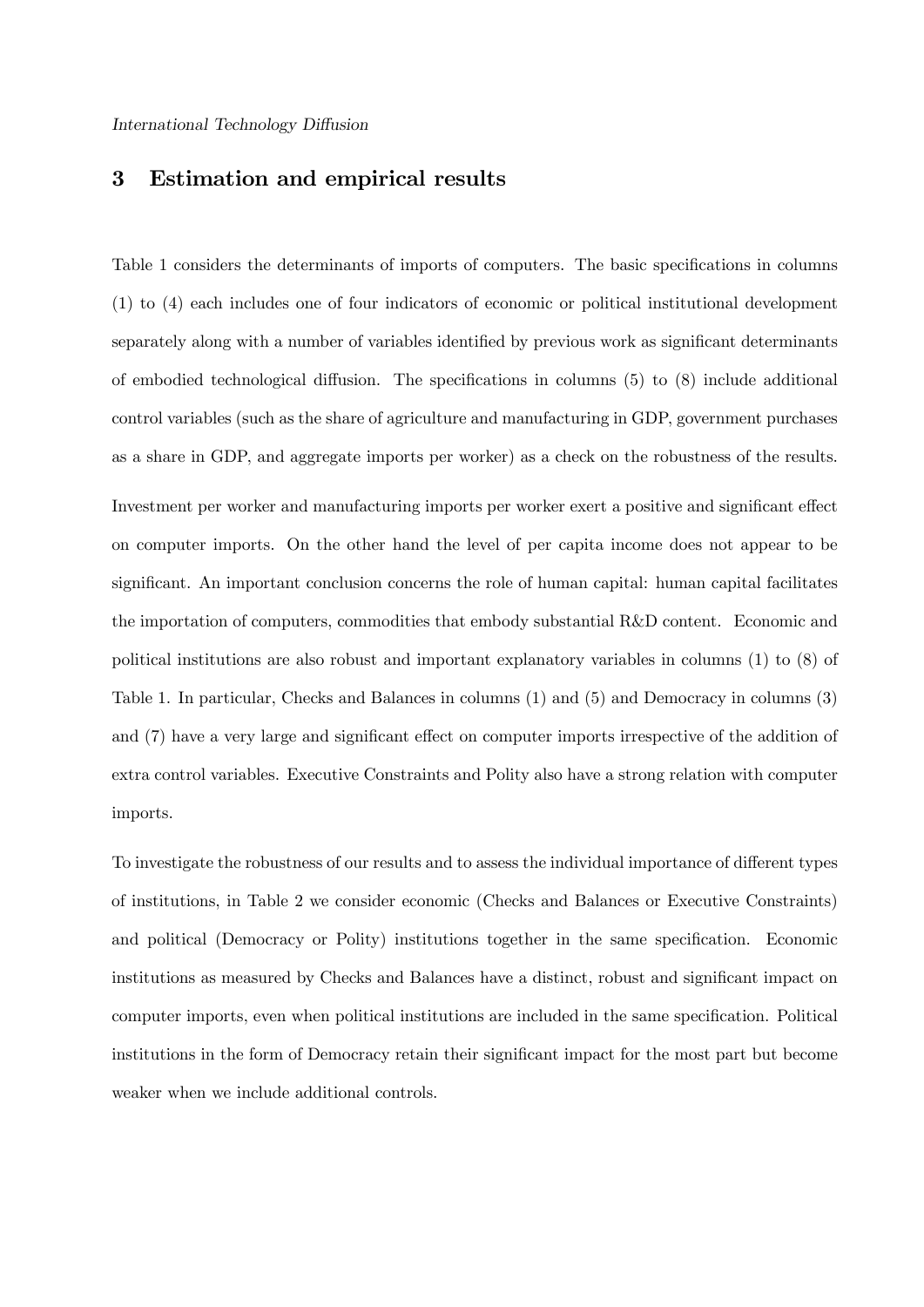In Table 3, we consider imports of metalworking machinery, a capital goods import category that embodies low levels of R&D. In effect, this helps us distinguish between the potential role of institutions in facilitating embodied technology diffusion versus their potential role as mere capital accumulation. We find that institutions play no significant role in explaining low R&D content imports in the form of metalworking machinery. This is in sharp contrast to their important and robust positive role for high R&D capital imports in the form of computers, suggesting that institutions facilitate technology diffusion rather than mere capital accumulation.

The findings on the importance of institutions in facilitating technology diffusion is mirrored by that for human capital. Several theories (see, for example, Savvides and Stengos (2009, ch. 4) for a survey) emphasize the role of human capital in facilitating the diffusion of technology. We would expect human capital to influence significantly the diffusion of imports embodying high R&D content while not to matter for low R&D content imports. This is verified by our results: human capital has a positive and significant effect for imports of computers but is insignificant as a determinant of imports of metalworking machinery.

We conducted various robustness checks of our results to different specifications and estimation methods. To allow for possible endogeneity between the explanatory variables and computer imports we use lagged values of the explanatory variables. This allows us to check that the relation between institutions and computer imports is not merely contemporaneous partial correlation.

As an additional robustness check we utilize instrumental variables estimation to allow for endogeneity of institutions. More specifically, we use legal origin variables as instruments, variables that have been widely used in the institutions-related literature. Our findings regarding the impact of institutions and human capital on high R&D capital imports in the form of computer imports are quite robust. Once again, economic and political institutions and human capital are shown to matter for this form of embodied technology diffusion as shown in Tables 4 and 5. At the same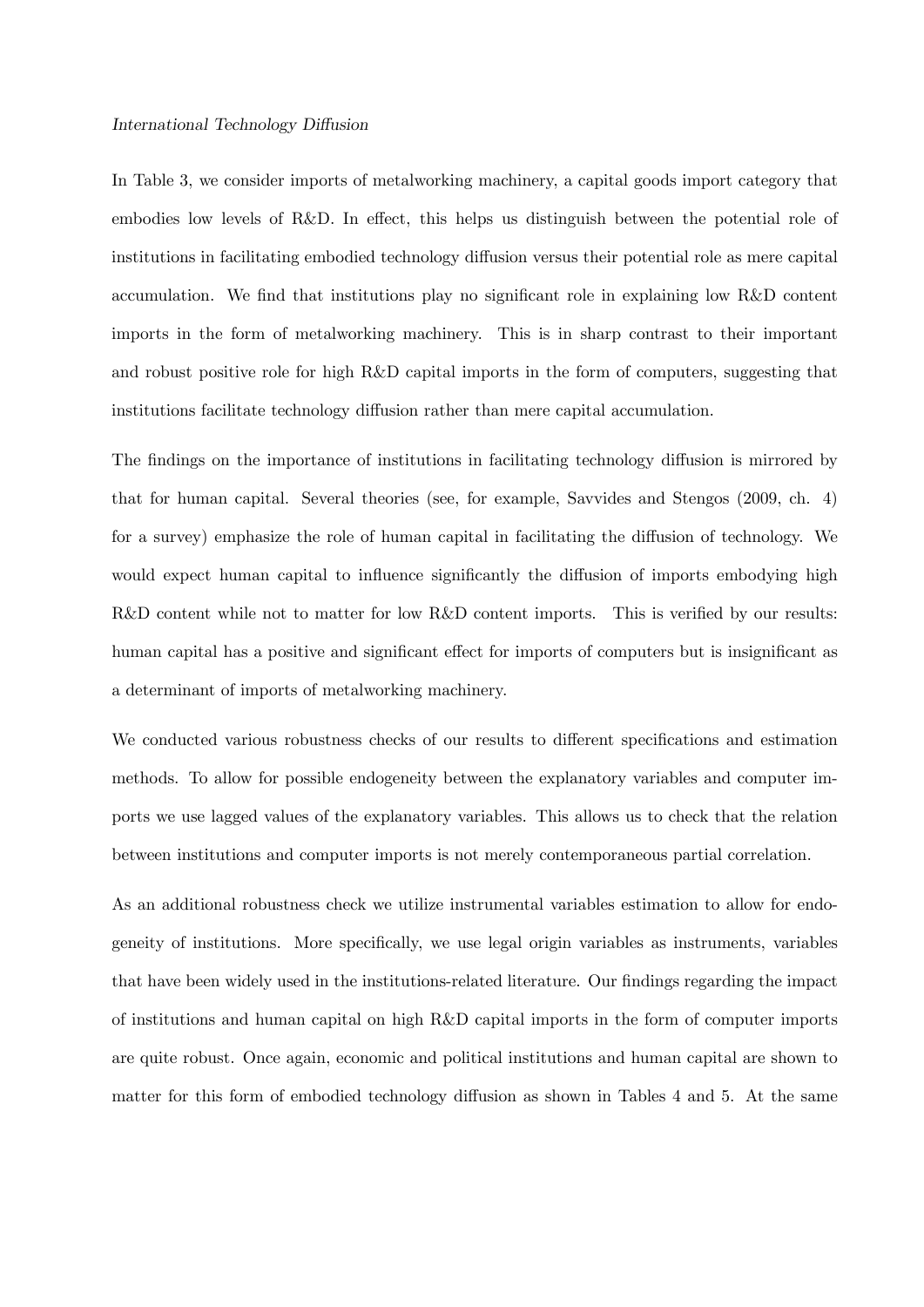| 2011: Fixed effects model, IV estimation |           |            |           |            |             |             |             |             |
|------------------------------------------|-----------|------------|-----------|------------|-------------|-------------|-------------|-------------|
|                                          | (1)       | (2)        | (3)       | (4)        | (5)         | (6)         | (7)         | (8)         |
| Income per worker                        | 0.057     | 0.020      | 0.015     | 0.061      | 0.066       | $-0.26$     | $-0.06$     | $-0.184$    |
|                                          | (0.20)    | (0.20)     | (0.19)    | (0.20)     | (0.216)     | (0.215)     | (0.21)      | (0.214)     |
| Investment per worker                    | $0.178*$  | $0.185**$  | $0.192*$  | $0.193*$   | $0.222**$   | $0.226**$   | $0.236**$   | $0.225**$   |
|                                          | (0.09)    | (0.08)     | (0.11)    | (0.11)     | (0.10)      | (0.10)      | (0.10)      | (0.106)     |
| Manufacturing Imports                    | $0.70***$ | $0.683***$ | $0.67***$ | $0.678***$ | $0.520***$  | $0.489***$  | $0.477***$  | $0.492***$  |
|                                          | (0.05)    | (0.05)     | (0.05)    | (0.05)     | (0.05)      | (0.05)      | (0.05)      | (0.05)      |
| Human Capital                            | $0.183**$ | $0.19**$   | $0.23***$ | $0.206**$  | $0.11*$     | $0.14**$    | $0.17**$    | $0.145**$   |
|                                          | (0.08)    | (0.08)     | (0.08)    | (0.08)     | (0.06)      | (0.07)      | (0.8)       | (0.07)      |
| Checks and Balances                      | $0.90***$ |            |           |            | $0.845***$  |             |             |             |
|                                          | (0.26)    |            |           |            | (0.25)      |             |             |             |
| <b>Executive Constraints</b>             |           | $0.691**$  |           |            |             | $0.610**$   |             |             |
|                                          |           | (0.203)    |           |            |             | (0.186)     |             |             |
| Democracy                                |           |            | $0.87***$ |            |             |             | $0.75***$   |             |
|                                          |           |            | (0.25)    |            |             |             | (0.229)     |             |
| Polity                                   |           |            |           | $0.70***$  |             |             |             | $0.609***$  |
|                                          |           |            |           | (0.20)     |             |             |             | (0.185)     |
| Share of Agriculture                     |           |            |           |            | $-0.018***$ | $-0.021***$ | $-0.022**$  | $-0.023***$ |
|                                          |           |            |           |            | (0.006)     | (0.006)     | (0.007)     | (0.006)     |
| Share of Manufacturing                   |           |            |           |            | 0.013       | 0.014       | $0.015\,$   | $0.014\,$   |
|                                          |           |            |           |            | (0.012)     | (0.011)     | (0.012)     | (0.012)     |
| Imports per worker                       |           |            |           |            | $0.165***$  | $0.154***$  | $0.137**$   | $0.15***$   |
|                                          |           |            |           |            | (0.05)      | (0.05)      | (0.06)      | (0.05)      |
| Government Purchases                     |           |            |           |            | $-0.017***$ | $-0.019***$ | $-0.018***$ | $-0.019***$ |
|                                          |           |            |           |            | (0.006)     | (0.006)     | (0.007)     | (0.006)     |
| Observations                             | 927       | 927        | 927       | 927        | $775\,$     | 775         | 775         | 775         |
| Number of Countries                      | 127       | 127        | 127       | 127        | 121         | 121         | 121         | 121         |
| $R^2$                                    | 0.78      | 0.79       | 0.79      | 0.78       | 0.82        | 0.83        | 0.83        | $0.82\,$    |
| Sargan Test, p<                          | 0.22      | 0.24       | 0.27      | 0.19       | 0.27        | 0.25        | 0.23        | 0.18        |

Table 4: Explaining computer imports across countries with 5 year averages over the period 1961-  $2011:$  Fixed effects model, IV estimation

Notes: \*\*\* p<0.01, \*\* p<0.05, \* p<0.1 Heteroskedasticity-consistent finite sample standard errors in parentheses. We estimate a Fixed effects model of 5-year averages of computer impots per worker over 1960-2010 on 5-year averages of the log of real income per worker, the log of real Investment per worker, the log of manufacturing imports per worker from the OECD, primary education, goverment spending share in GDP, the share of agriculture in GDP, the share of manufacturing in GDP, and the log of total imports per worker. pw stands for per worker.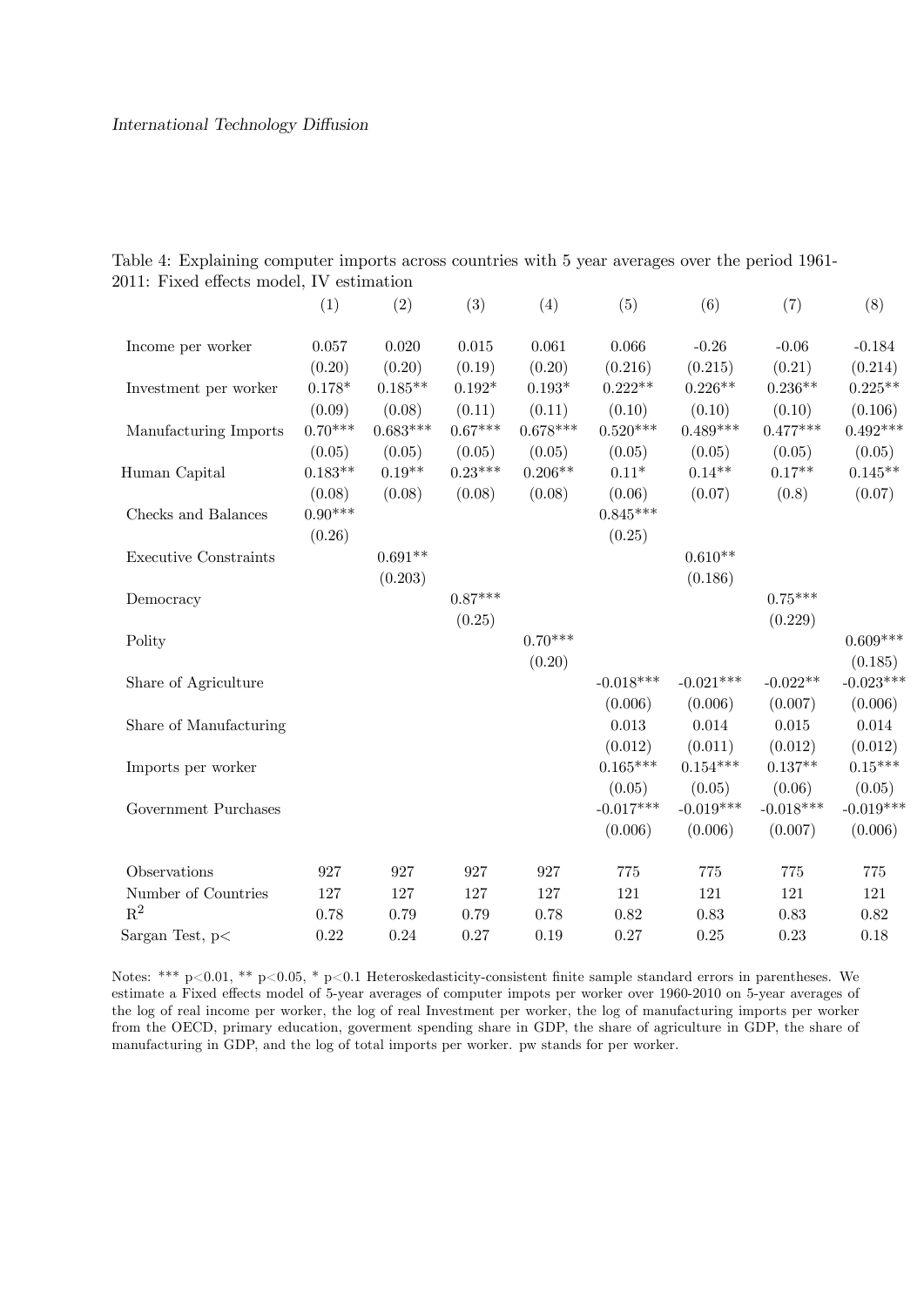|                              | (1)        | (2)        | (3)        | (4)       | (5)           | (6)        | (7)        | (8)           |
|------------------------------|------------|------------|------------|-----------|---------------|------------|------------|---------------|
| Income per worker            | 0.060      | 0.081      | 0.011      | 0.063     | $-0.154$      | $-0.182$   | $-0.192$   | $-0.181$      |
|                              | (0.218)    | (0.18)     | (0.17)     | (0.217)   | (0.289)       | (0.268)    | (0.28)     | (0.263)       |
| Investment per worker        | $0.235**$  | $0.27*$    | $0.23*$    | $0.215*$  | $0.226**$     | $0.239**$  | $0.249**$  | $0.227**$     |
|                              | (0.10)     | (0.141)    | (0.12)     | (0.117)   | (0.121)       | (0.121)    | (0.12)     | (0.11)        |
| Manufacturing Imports        | $0.557***$ | $0.53***$  | $0.534***$ | $0.56***$ | $0.513***$    | $0.554***$ | $0.492***$ | $0.555***$    |
|                              | (0.13)     | (0.14)     | (0.16)     | (0.15)    | (0.12)        | (0.130)    | (0.101)    | (0.131)       |
| Human Capital                | $0.19**$   | $0.14***$  | $0.12**$   | $0.13**$  | $0.15^{\ast}$ | $0.16**$   | $0.187**$  | $0.16^{\ast}$ |
|                              | (0.09)     | (0.05)     | (0.06)     | (0.06)    | (0.07)        | (0.07)     | (0.09)     | (0.08)        |
| Checks and Balances          | $0.58**$   | $0.721***$ |            |           | $0.581***$    | $0.743***$ |            |               |
|                              | (0.26)     | (0.27)     |            |           | (0.22)        | (0.21)     |            |               |
| <b>Executive Constraints</b> |            |            | 0.14       | 0.207     |               |            | $0.014\,$  | 0.143         |
|                              |            |            | (0.31)     | (0.44)    |               |            | (0.473)    | (0.461)       |
| Democracy                    | $0.61**$   |            | $0.84**$   |           | 0.44          |            | $0.84**$   |               |
|                              | (0.31)     |            | (0.39)     |           | (0.29)        |            | (0.41)     |               |
| Polity                       |            | 0.14       |            | 0.491     |               | 0.016      |            | 0.416         |
|                              |            | (0.28)     |            | (0.58)    |               | (0.37)     |            | (0.566)       |
| Share of Agriculture         |            |            |            |           | $-0.017**$    | $-0.017**$ | $-0.018**$ | $-0.019**$    |
|                              |            |            |            |           | (0.008)       | (0.008)    | (0.007)    | (0.007)       |
| Share of Manufacturing       |            |            |            |           | 0.013         | 0.013      | 0.014      | $0.012\,$     |
|                              |            |            |            |           | (0.012)       | (0.012)    | (0.013)    | (0.013)       |
| Imports per worker           |            |            |            |           | 0.14          | 0.13       | 0.13       | 0.124         |
|                              |            |            |            |           | (0.08)        | (0.09)     | (0.10)     | (0.09)        |
| Government Purchases         |            |            |            |           | $-0.014$      | $-0.015$   | $-0.015$   | $-0.014$      |
|                              |            |            |            |           | (0.04)        | (0.03)     | (0.01)     | (0.011)       |
| Observations                 | 927        | $927\,$    | 927        | 927       | 775           | 775        | 775        | 775           |
| Number of Countries          | 127        | 127        | $127\,$    | 127       | 121           | 121        | 121        | 121           |
| $R^2$                        | 0.87       | 0.83       | 0.82       | 0.78      | 0.76          | 0.77       | 0.76       | 0.781         |
| Sargan Test, p<              | 0.26       | 0.21       | 0.25       | 0.17      | 0.24          | 0.23       | 0.24       | 0.18          |

Table 5: Explaining computer imports across countries with 5 year averages over the period 1961- 2011: Fixed effects model with economic and political institutions. IV estimation.

Notes: \*\*\* p<0.01, \*\* p<0.05, \* p<0.1 Heteroskedasticity-consistent finite sample standard errors in parentheses. We estimate a Fixed effects model of 5-year averages of computer impots per worker over 1960-2010 on the first lag of 5-year averages of the log of real income per worker, the log of real Investment per worker, the log of manufacturing imports per worker from the OECD, primary education, goverment spending share in GDP, the share of agriculture in GDP, the share of manufacturing in GDP, and the log of total imports per worker. pw stands for per worker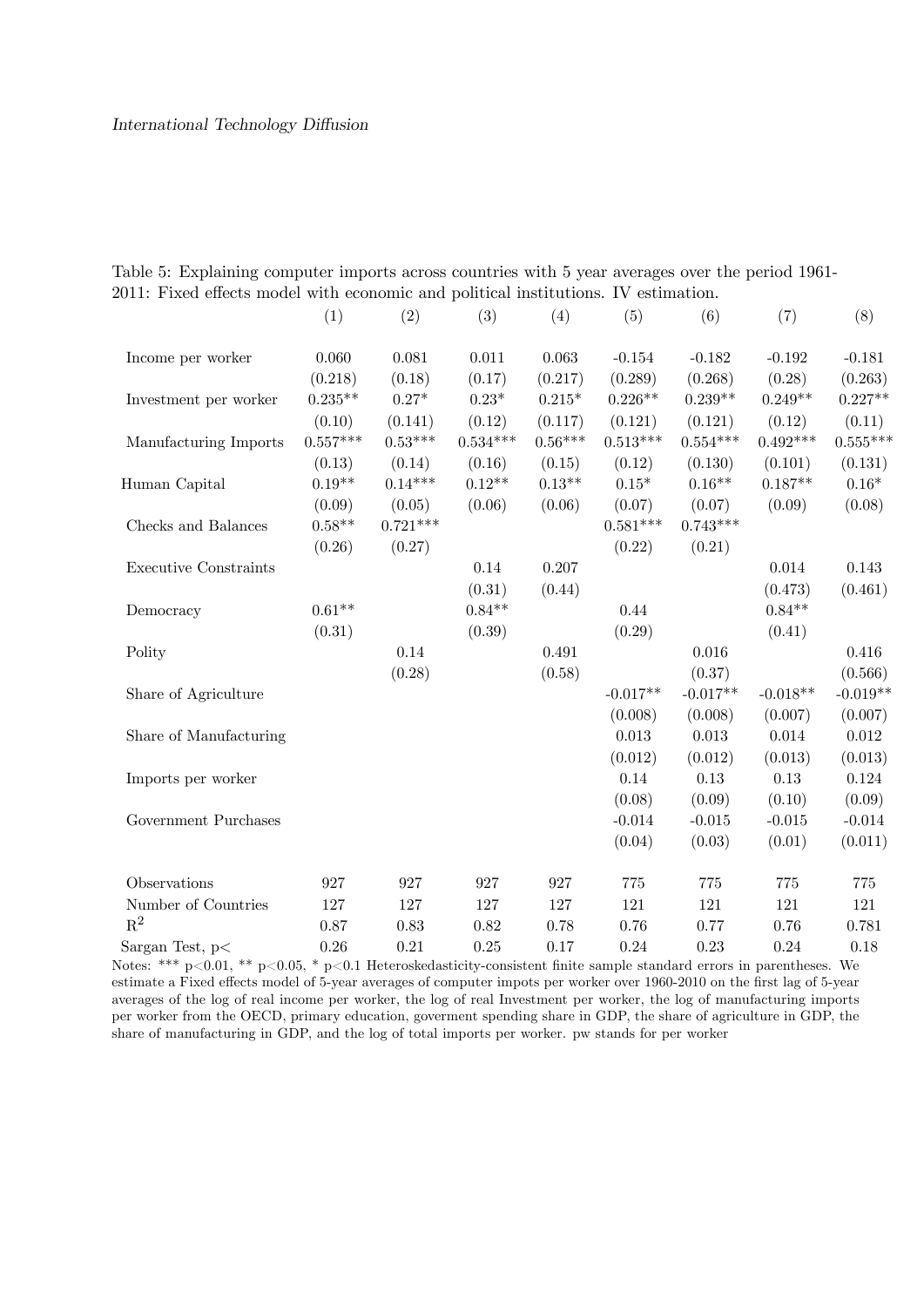| ился спесью пючен, <b>1</b> v |            |           |           |            |            |            |            |             |
|-------------------------------|------------|-----------|-----------|------------|------------|------------|------------|-------------|
|                               | (1)        | (2)       | (3)       | (4)        | (5)        | (6)        | (7)        | (8)         |
| Income per worker             | 0.291      | $0.27\,$  | $0.31\,$  | 0.30       | $0.510*$   | $0.501**$  | $0.497**$  | $0.512**$   |
|                               | (0.211)    | (0.223)   | (0.218)   | (0.23)     | (0.23)     | (0.229)    | (0.23)     | (0.22)      |
| Investment per worker         | $0.239**$  | $0.235**$ | $0.227*$  | $0.23*$    | 0.113      | 0.161      | 0.18       | 0.161       |
|                               | (0.095)    | (0.095)   | (0.096)   | (0.094)    | (0.097)    | (0.10)     | (0.108)    | (0.11)      |
| Manufacturing Imports         | $0.758***$ | $0.77***$ | $0.78***$ | $0.774***$ | $0.775***$ | $0.794***$ | $0.803***$ | $0.793***$  |
|                               | (0.041)    | (0.041)   | (0.042)   | (0.041)    | (0.049)    | (0.048)    | (0.049)    | (0.048)     |
| Human Capital                 | $-0.072$   | $-0.079$  | $-0.080$  | $-0.087$   | $-0.091$   | $-0.11$    | $-0.12$    | $-0.11$     |
|                               | (0.071)    | (0.070)   | (0.069)   | (0.070)    | (0.073)    | (0.07)     | (0.07)     | (0.07)      |
| Checks and Balances           | $-0.063$   |           |           |            | 0.024      |            |            |             |
|                               | (0.22)     |           |           |            | (0.162)    |            |            |             |
| <b>Executive Constraints</b>  |            | $-0.041$  |           |            |            | 0.017      |            |             |
|                               |            | (0.163)   |           |            |            | (0.16)     |            |             |
| Democracy                     |            |           | $-0.161$  |            |            |            | 0.018      |             |
|                               |            |           | (0.162)   |            |            |            | (0.232)    |             |
| Polity                        |            |           |           | $-0.182$   |            |            |            | $-0.046$    |
|                               |            |           |           | (0.151)    |            |            |            | (0.165)     |
| Share of Agriculture          |            |           |           |            | $0.03**$   | $0.04**$   | $0.04**$   | $0.06**$    |
|                               |            |           |           |            | (0.005)    | (0.005)    | (0.005)    | (0.005)     |
| Share of Manufacturing        |            |           |           |            | $0.018**$  | $0.017**$  | $0.016**$  | $0.017**$   |
|                               |            |           |           |            | (0.007)    | (0.007)    | (0.007)    | (0.007)     |
| Imports per worker            |            |           |           |            | 0.015      | 0.021      | 0.031      | $\,0.024\,$ |
|                               |            |           |           |            | (0.053)    | (0.05)     | (0.05)     | (0.05)      |
| Government Purchases          |            |           |           |            | $0.005\,$  | $0.005\,$  | $0.005\,$  | $0.006\,$   |
|                               |            |           |           |            | (0.005)    | (0.005)    | (0.005)    | (0.005)     |
| Observations                  | 923        | 923       | 923       | 923        | 770        | 770        | 770        | 770         |
| Number of Countries           | 126        | 126       | 126       | 126        | 120        | 120        | 120        | 120         |
| $R^2$                         | $0.52\,$   | 0.53      | 0.54      | 0.54       | 0.53       | 0.54       | 0.54       | $0.54\,$    |
| Sargan Test, p<               | 0.11       | 0.14      | 0.15      | 0.14       | 0.12       | 0.15       | 0.15       | 0.13        |

Table 6: Explaining metalworking machinery imports across countries over the period 1961-2011: Fixed effects model, IV estimation.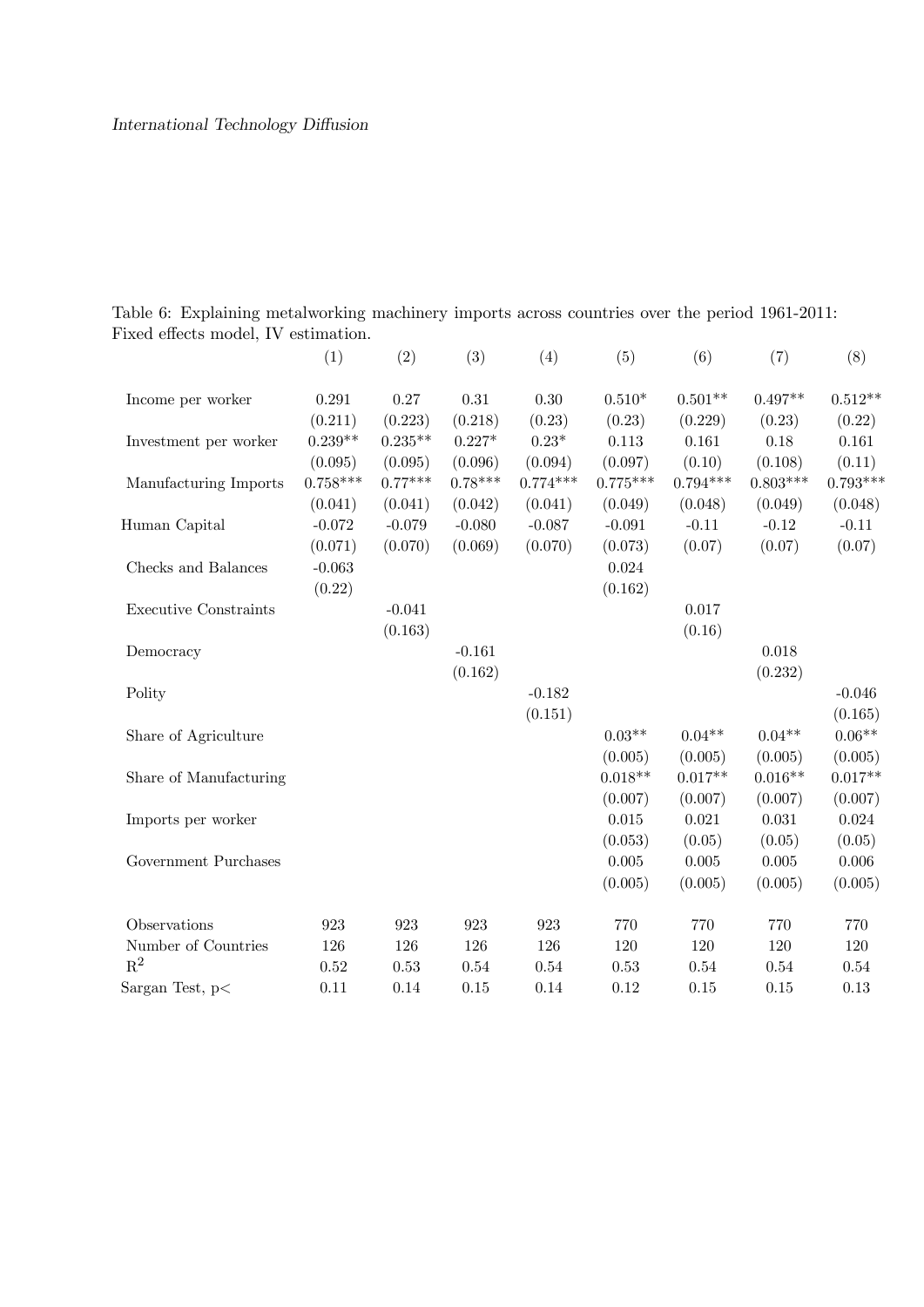time, the results for metalworking machinery remain unchanged as shown in Table 6.

## 4 Conclusion

This paper investigates the determinants of two categories of imports of capital goods - computer equipment and metalworking machinery - that constitute an important avenue for technology diffusion across countries. The two categories are distinct as far as their R&D content, with the former embodying a much larger content. We show that political and economic institutions as well as education are important determinants of the diffusion of computers but not for metalworking machinery. This results highlights the role played by institutions and education in the diffusion of high-R&D content imports while it is insignificant for low R&D embodying imports. The former imports go beyond mere capital accumulation and embody R&D transfer.